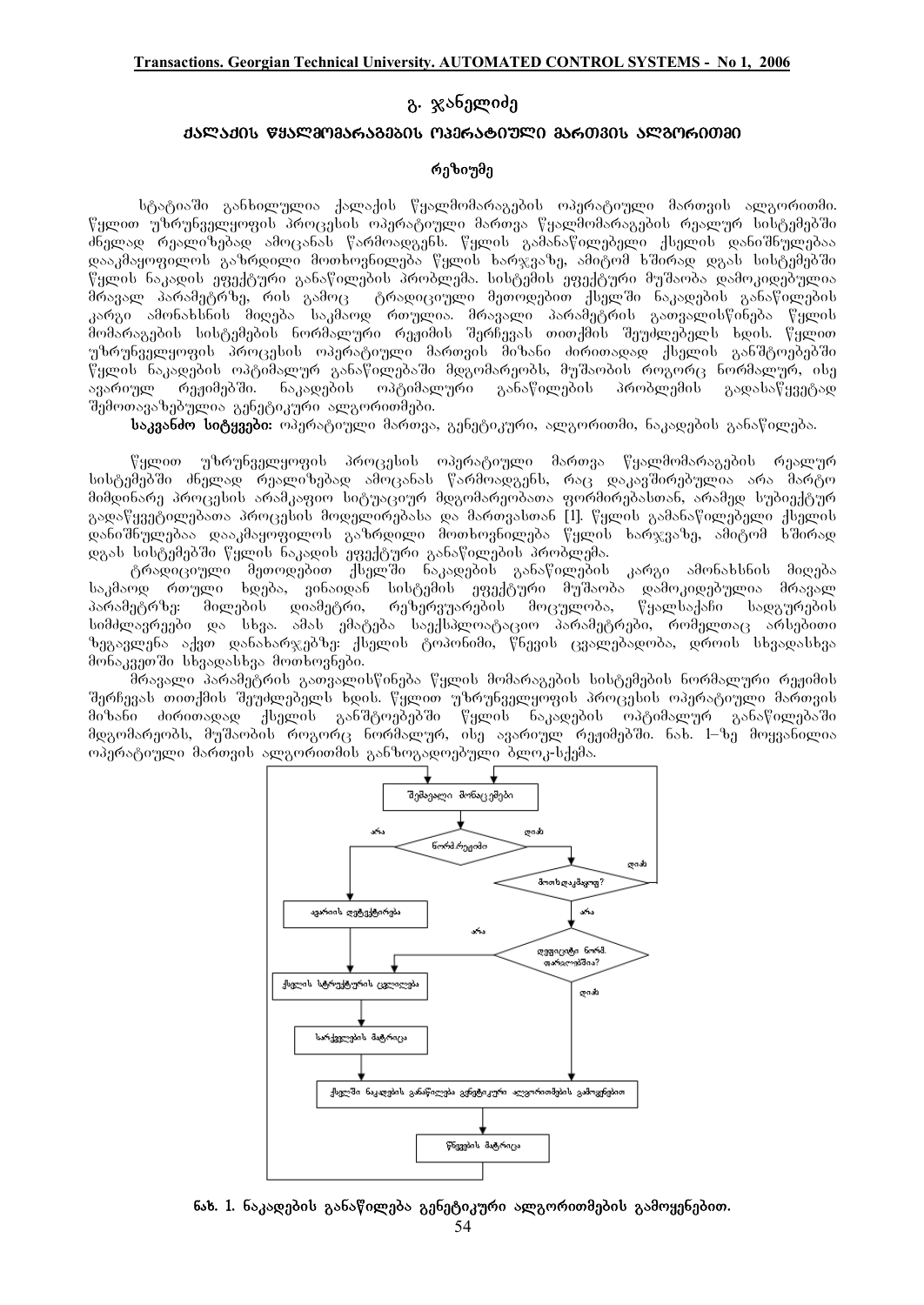დავუშვათ, რომ  $t = \cos t + 1$ ,  $X(t)$  და  $X(t+1)$  ორი სტადია წარმოადგენს ორ ვექტორს  $X(t) = [x_1(t), x_2(t),...,x_N(t)]^T$   $\qquad$   $\infty$   $X(t+1) = [x_1(t+1), x_2(t+1),...,x_N(t+1)]^T$ , მაშინ ოპტიმიზაციის ამოცანა შემდეგნაირად ჩამოყალიბდება:

Min 
$$
\{C = f(X(t), X(t+1); X(\tau), \tau \neq t, t+1)\}
$$

$$
x_i(t) = b_i - x_i(t+1) - \sum_{\tau=1 \atop \tau \neq 1, t+1}^{24} x_i(\tau)
$$

$$
x_{i \min}(t) \le x_i(t) \le x_{i \max}(t)
$$

$$
x_{i \min}(t+1) \le x_i(t+1) \le x_{i \max}(t+1)
$$

 $i = 1, 2, ..., N$ 

bsgs( $x_i(\tau)$ ,  $\tau$  =1,2,...,24, sg6gogg  $\tau \neq t$  gs  $t=t+1$ არის კონსტანტები, ხოლო

$$
d_i = b_i - \sum_{\substack{\tau=1 \ \tau \neq 1, t+1}}^{24} x_i(\tau)
$$

ასეთი მიდგომით ორიგინალური ამოცანა გადაიქცევა სტატიკური ოპტიმიზაციის ამოცანად 2xN ცვლადით. გენეტიკური ალგორითმის გამოყენების დროს ცვლაზღვრები დგინდება პირობით: დების  $\mathcal{L}$ 

 $x_{i l o w}(t+1) \leq x_i(t+1) \leq x_{i u n}(t+1)$ 

სადაც:

$$
x_{ilow}(t+1) = \max \{d_i - x_{i\max}(t), x_{i\min}(t+1)\}
$$

$$
x_{i\mu p}(t+1) = \min \{d_i - x_{i\min}(t), x_{i\max}(t+1)\}
$$

მაშინ ამოცანა შეიძლება წარმოვიდგინოთ გამარტივებული სახით:

Min 
$$
\{C = f(X(t), X(t+1))\}
$$

$$
x_{ilow}(t+1) \le x_i(t+1) \le x_{iup}(t+1)
$$

$$
x_i(t) = d_i - x_i(t+1)
$$

$$
i = 1, 2, ..., N
$$

გენეტიკურ ალგორითმებში ზოგადად, არიან წარმოდგენილი ცვლადები სტრიქონების სახით, რომლებიც შეიძლება შეიცავდნენ ორობით კოდებს ან ნამდვილ რიცხვებს [2]. პოპულაციის გენერაციის დროს, തറത**ന്യൂ**യറ სახეობის სიცოცხლისუნარიანობა განისაზღვრება, როგორც:

$$
F_j = f_{\max}(X(t), X(t+1)) - f_j(X(t), X(t+1))
$$

სიცოცხლისუნარიანობის ალბათობა გამოითვლება, როგორც თანაფარდობა:  $ps_j = \frac{F_j}{\sum_{i=1}^{m} F_i}$ 

ალგორითმის ბლოკ-სქემა წარმოდგენილია მე-2 ნახაზზე.

მოყვანილი ადაპტური ალგორითმი განაპირობებს ზემოთ გარკვეულად ქალაქის წყალმომარაგების სისტემის ოპტიმალური მართვის სტრატეგიას.